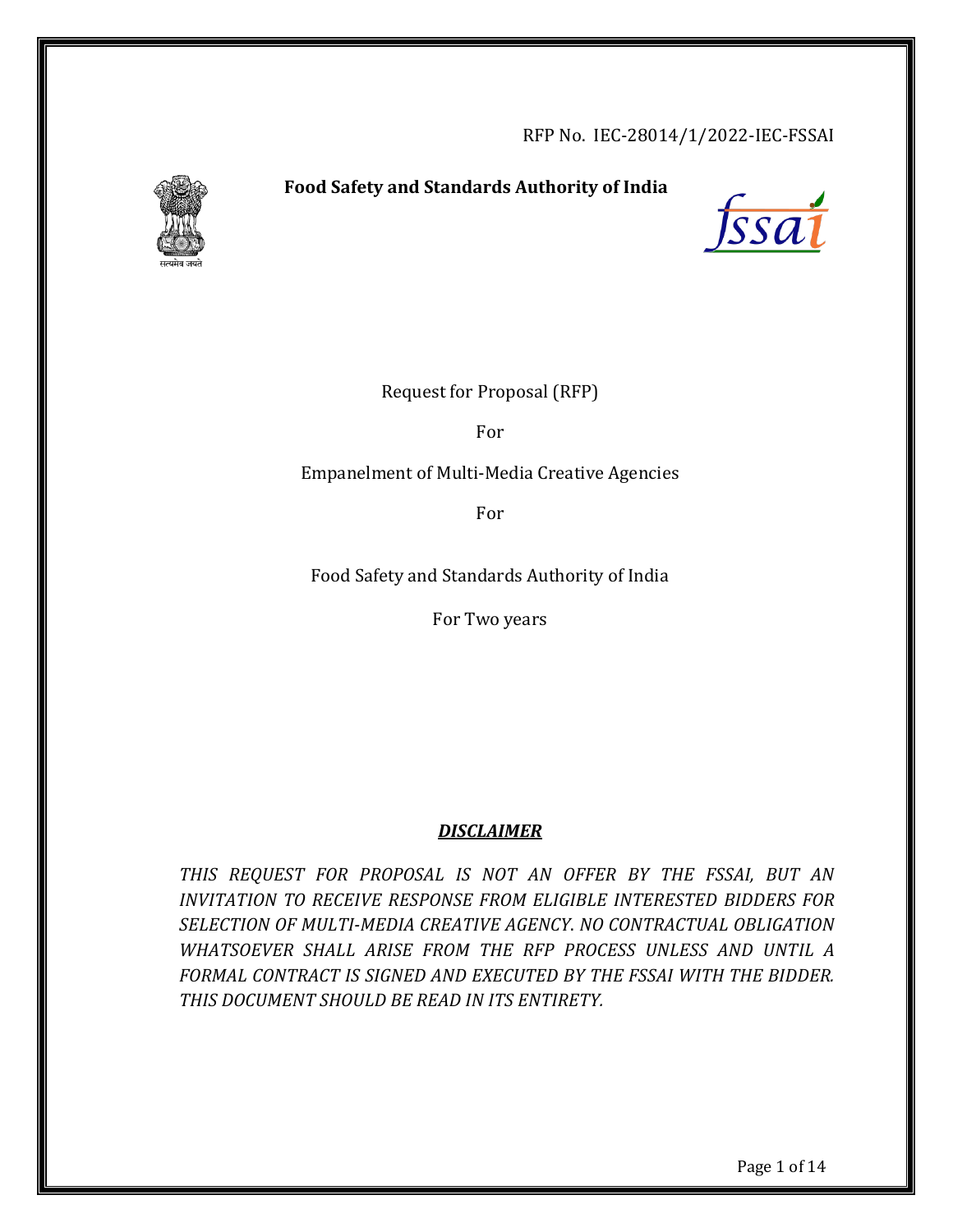## **1. About FSSAI**

 The Food Safety and Standards Authority of India (FSSAI), head quartered at Delhi, has been established under Food Safety and Standards Act, 2006 which consolidates various Acts & Orders that have hitherto handled food related issues in various Ministries and Departments. The FSSAI has been created for laying down science-based standards for articles of food and to regulate their manufacturing, storage, distribution, sale and import to ensure the availability of safe and wholesome food for human consumption. One of the mandates of FSSAI to promote general awareness about food safety and food standards.

## **2. Purpose of the RFP**

- 2.1 FSSAI would require the services of Multi Media creative agencies for jobs/activities defined below:
	- 1) Designing of Creative/ Advertisement/ illustrations including its translation for printing in:
		- Print media
		- Social media
		- Any other media
		- Advertisement
		- Outdoor publicity
		- Trade Fair / Mela etc.
	- 2) Development/production of audio-visual films/dubbing/translation/editing of various existing TVC's/films in Hindi, English and other vernacular languages.
	- 3) Development/production of Radio jingles and editing/translation/dubbing of existing jingles.
	- 4) Development of Web ads in Hindi, English and other vernacular languages.
	- 5) Content Creation and designing and printing of Coffee table books, Booklets, Magazines, Brochures, Pamplets, Flyers, Folders, Newsletter, Posters, Advertisements, Certificates, etc.
	- 6) To develop media plan, public relations & media management.
	- 7) Event Management for Exhibitions/ Seminars/ Conferences/ Meetings/ any other event/ outreach activity such as Melas/ Yatras etc/ designing and conceptualizing of Tableaux for Republic day parade and other such events. Conceptualizing, designing, fabrication lay out, performance, arrangements at the venue, hiring of equipment, fittings & furniture, purchase of consumables & merchandises, engagement of celebrities, back office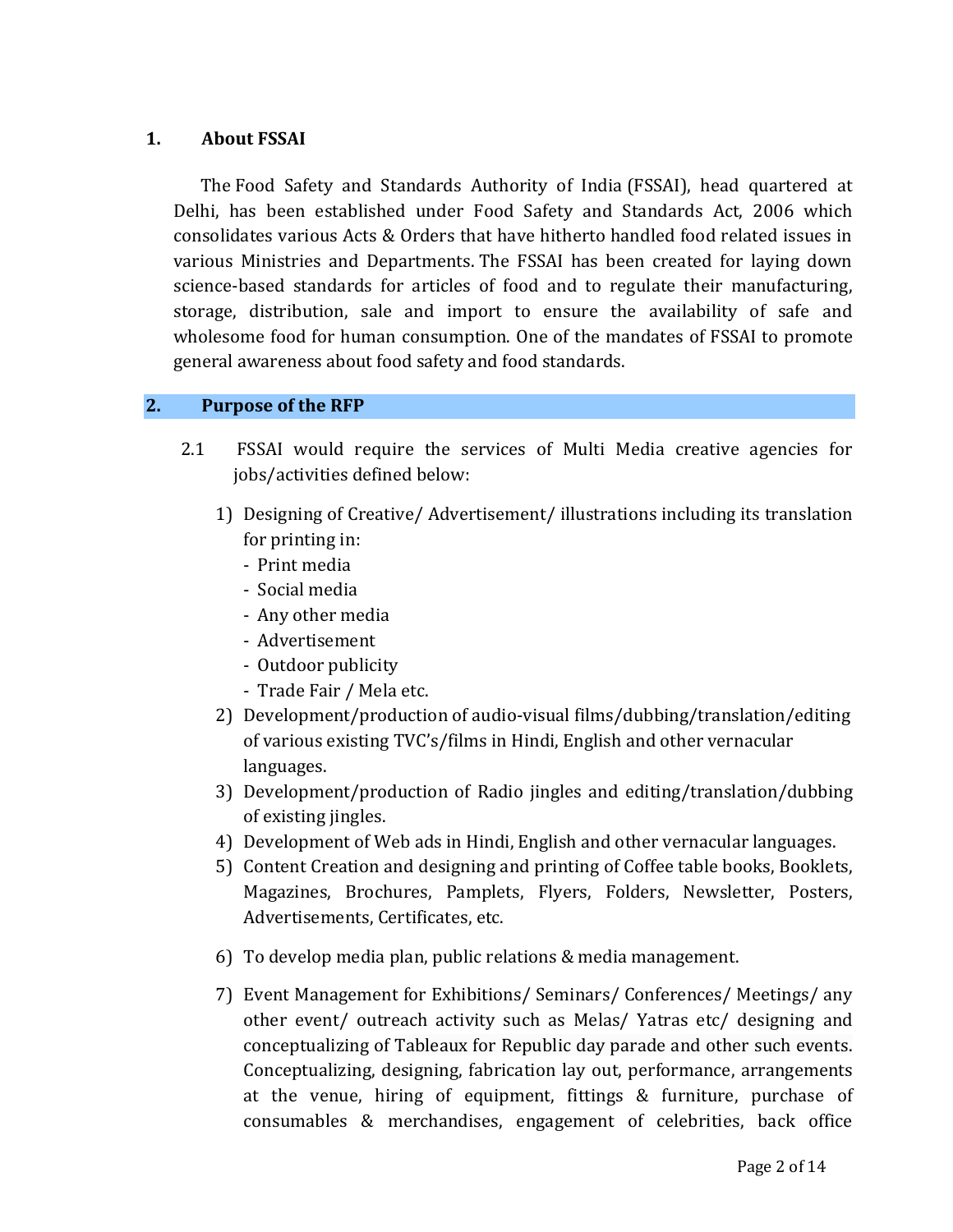management, invitations & follow ups, Public Relations & media management, videos coverage of the event, impact assessment etc. and any other related services.

- 8) Supply of Caps, T- Shirts, Key Chain, Water Bottle, Pendrive, Face Mask, Lapel pins, ceramic jar, Jute Bag, Mugs, Gift items, Momentos etc. along with branding.
- 9) The above-mentioned scope of services is only an indicative list of the assessed tasks. The agency may be asked to perform all or part of the above listed services. Any other item/matter not specifically indicated above, which is required to be or may be specified by Rules and Regulations (GFR) or in respect of which provision is to be made by Rules and Regulations (GFR), shall be deemed to have been incorporated within the scope of the work pertaining to IEC publicity, outreach and citizen awareness. The scope of work includes all preparatory documents required for initiating implementation. Omission of specific reference to any of the activities in the scope of work shall not relieve the agency of its responsibility to provide such service.

2.2 FSSAI requests for RFP from eligible Multi-Media creative agencies for preparation of a Panel of multi-media creative agencies for the Food Safety and Standards Authority of India for a period of two years, extendable further up to maximum period of one-year subject to satisfactory performance and mutual agreement.

2.3 Empanelment of Multi -Media creative agencies (Maximum 15) would be done by an Empanelment Committee (EC) to be constituted by FSSAI.

## **3. Eligibility Criteria / Pre-Qualification Criteria**

**3.1 Experience:** The agencies must have their full-fledged Office/Branch in Delhi/NCR with sufficient manpower carrying out creative work like studio, scanning facilities, shooting and photography etc. It should have experience of at least 3 years' in production of creatives / print ads / tvc/radio jingles/web ads/ designing & fabrication of stall/lounges in fairs/other events of repute / handling social media requirements work of various Govt. Departments/Ministries, PSUs and other Govt. and semi-Govt. organizations, to be read with para 2 above.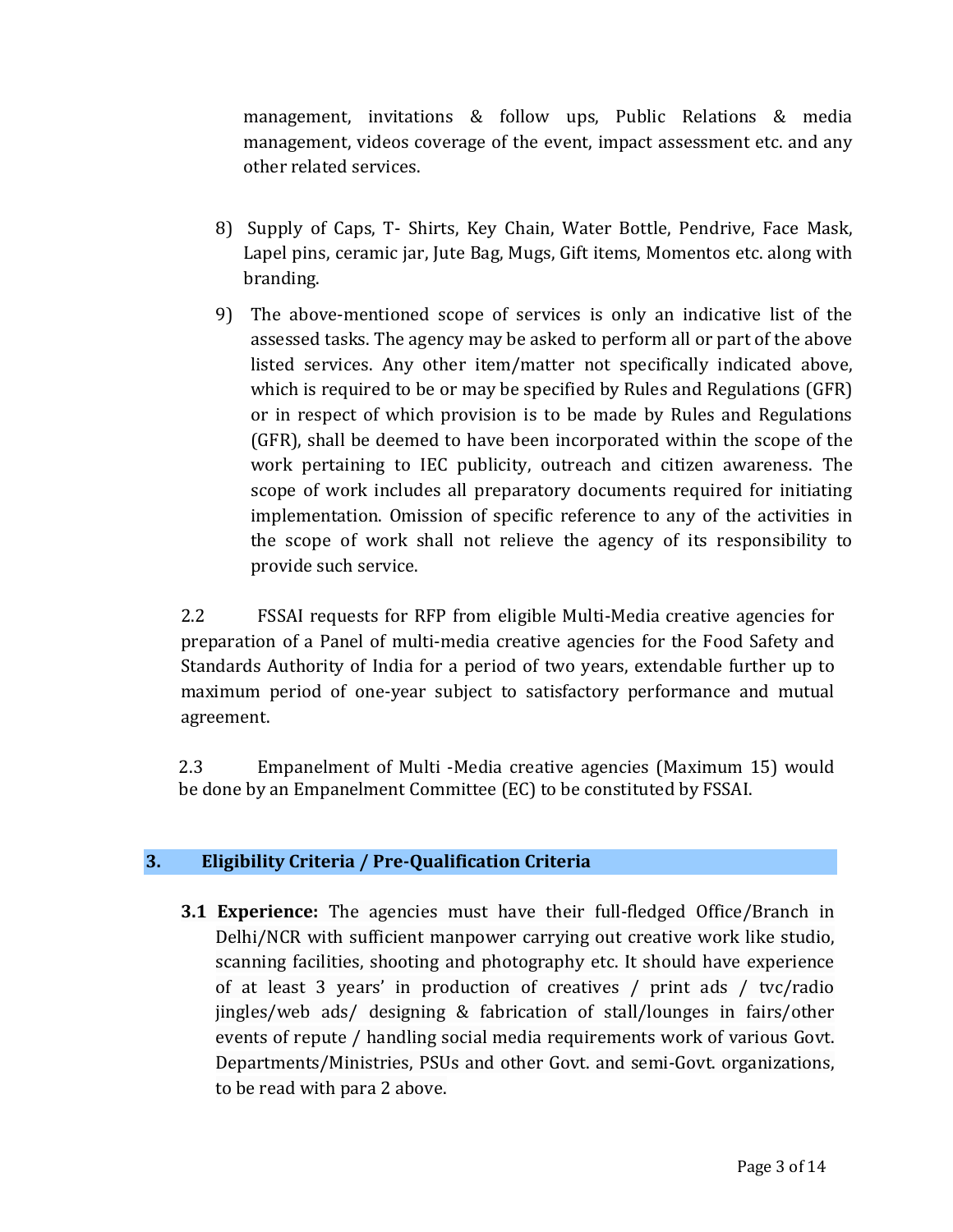- **3.2 Annual Turnover:** An agency must have annual turnover of a minimum of Rs. 3.00 Crore for the last two financial years (2018-19 & 2019-20) and Rs. 1.00 Crore for the financial year 2020-21. The turnover is to be supported by financial statement of accounts duly certified by the Charted Accountant and ITRs.
- **3.3 Earnest Money Deposit (EMD):** A Demand Draft / Banker Cheque of Rs. 10,000/- (Rupees Ten Thousand only) drawn in favour of Sr. Accounts Officer, FSSAI payable at Delhi as Earnest Money Deposit (EMD) to be submitted in a separate envelope. The validity of the EMD must be upto 3 (three) months starting from the last date of submission of RFP. Bidders with MSME registration are exempted from EMD.
- **3.4** It should not be black listed by any Government Department or PSU. Affidavit / undertaking on letter head of the agency stating that it is not black listed by any Government Department/PSUs to be submitted.

## **4. Important Dates**

| Sr. | Event                                            | <b>Schedule Date</b> |
|-----|--------------------------------------------------|----------------------|
| No. |                                                  |                      |
| 1   | <b>Release of RFP</b>                            | 06-04-2022           |
| 2   | Last date for Submission of Responses to RFP     | 29-04-2022           |
| 3   | Opening of the Technical Bids (Stage-I)          | 02-05-2022           |
| 4   | by technically qualified bidder<br>Presentations | be<br>Date<br>to     |
|     | (Stage-II)                                       | announced<br>on      |
|     |                                                  | <b>FSSAI</b> website |

## **5. Bid Document and its submission**

5.1 The RFP is being invited in the form of Technical Bid super scribed as ["Technical Bid for empanelment of Multi-Media Creative Agencies"]. Technical Evaluation of only such bidders shall be taken up which fulfill the basic eligibility criteria.

Technical Bid must include a general background of the respondent agency, with information on the contact person for matters relating to this RFP. This part must include a letter indicating the interest of the agency in providing the services as they relate to the RFP. The letter must be on the respondent agency letterhead, signed by an official who is authorized to respond to the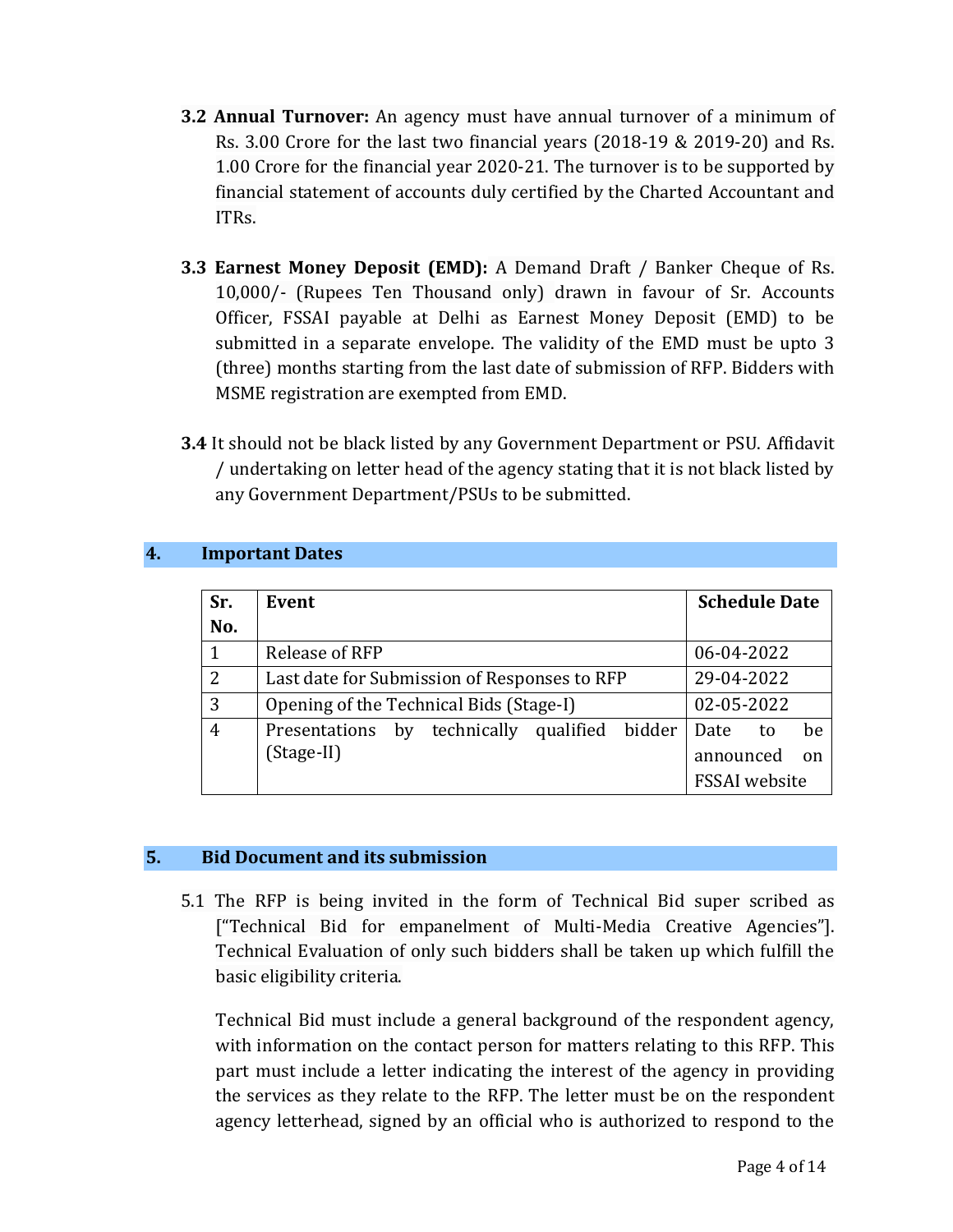RFP on behalf of the agency. Required artwork (coloured)/audio/video (2nos of each), as required in para 7, should also be attached with Technical Bid.

This part must also include a clear and concise summary of the respondent's qualifications and experience as they relate to the RFP. Information should include the following: core business activities and years in business; qualifications and experience of key personnel; description of similar work with client contact information in the formats given in **Annex.**

#### **5.2 Copies of Response:**

Respondents must submit one (1) hard copy and one (1) electronic copy in pen drive of their response to this RFP to the designated point of contact by the date and time specified in this RFP.

#### **5.3 Response Date:**

Responses to this RFP are due on the date specified in the table above before 15:00 hours. The Envelopes of EMD and Technical Bid should be kept in a bigger envelop superscribed as "RFP for empanelment of Multi-Media Creative Agencies 2022" and must be submitted to the designated point of contact as mentioned below i.e. Deputy Manager (SBCD), FSSAI, 2nd Floor, MMU Building, Temple Lane, Opp. Mata Sundari College for Women, New Delhi – 110002.

#### **6. Applicable Rate for Work:**

The payment for the work shall be made at the rates not more than DAVP Rates wherever these are specified. For jobs/activities other than for which DAVP has not prescribed the rates, the same are to be got done through the empanelled agencies by resorting to Limited tender/ Open tender as per laid down guidelines in GFR 2017.

#### **7. Opening and Evaluation of Bids:**

7.1 The Bids will be opened on \_\_\_2 May 2022\_ **at 11AM.**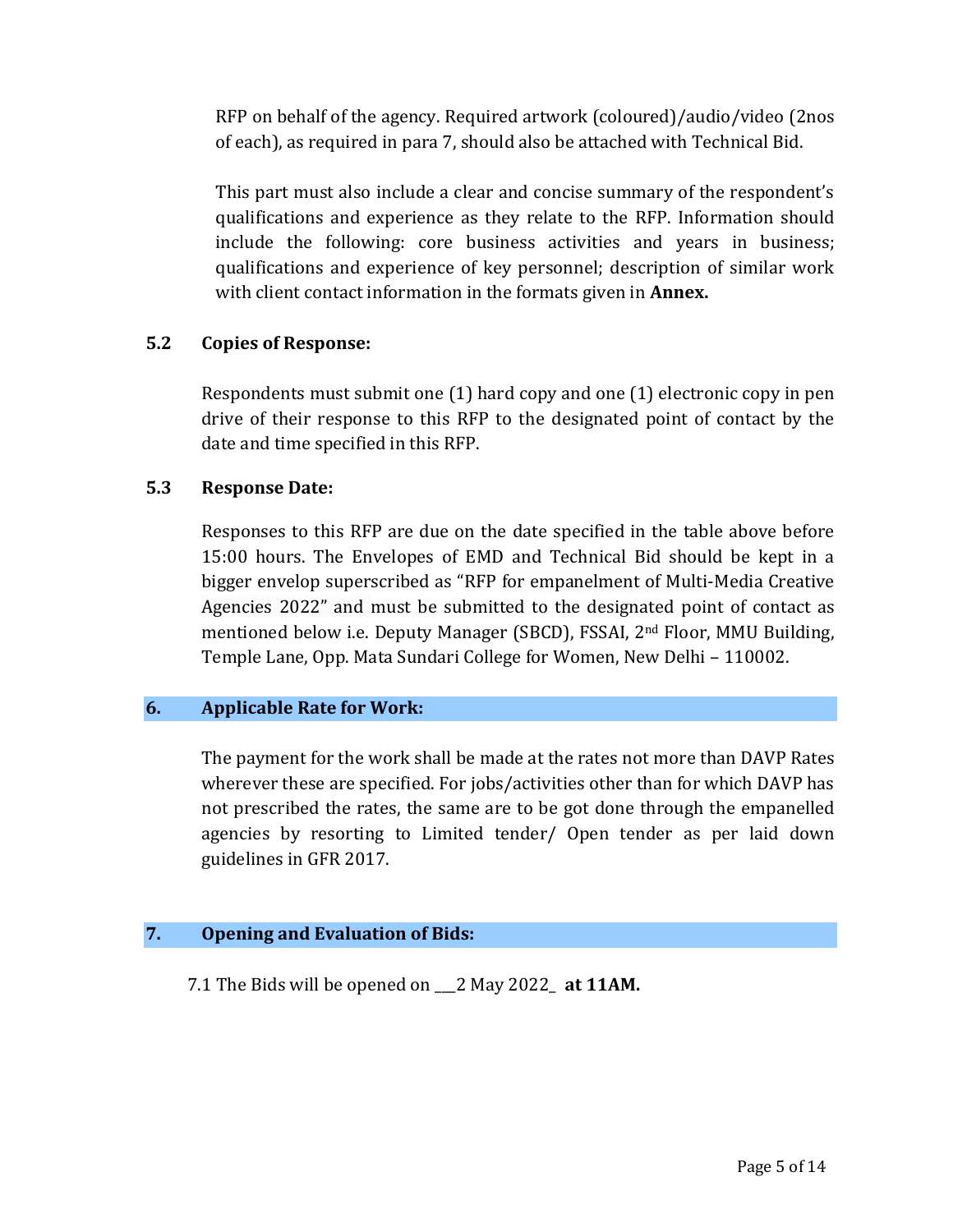## 7.2 **Technical Evaluation Criteria:**

In the first step, all the bids will be scrutinized based on the eligibility criteria. The tenders not meeting any of the qualifying requirements will be rejected. Thereafter, the bidders who qualify will be evaluated as per the two stages selection procedure i.e. Stage-I and Stage-II which will consist of 100 points as per criteria laid down in the table below. Initial short listing of agencies will be made in Stage-I as per the criteria laid down from serial number 1 to 4 in the table given below which will account for 40 points. The cut off for Stage-I i.e. S. No. 1 to 4 shall be 50 % i.e. 20 points. Only those agencies who score 20 points or more in Stage-I will be invited for Stage-II for giving a presentation on a specified theme which shall be communicated to them beforehand. Stage-II will account for 60 points as per S.No. 5 to 9 of the table below. The applicants will be evaluated by the Empanelment Committee (EC) in Stage-II as per criteria mentioned in the table below. Only those agencies which get 70 % or more (i.e. 70 points or more) in the combined evaluation of Stage-I & Stage-II will be eligible for empanelment. However, a maximum of 15 agencies in order of the points obtained, beginning from the highest, will be shortlisted for selection.

| SNo | Particulars                                                             | Marks             |
|-----|-------------------------------------------------------------------------|-------------------|
|     | Stage I (40 marks)                                                      |                   |
|     | Bidders shall submit documents in specified format to FSSAI for stage I |                   |
|     | evaluation as per Form III                                              |                   |
|     |                                                                         |                   |
| 1.  | Number of creatives developed such as newspaper ads,                    | Max <sub>10</sub> |
|     | Coffee table books, Booklets, Brochures, Pamphlets,                     | marks             |
|     | Newsletter, Posters, Certificates, advertisements etc.                  |                   |
|     | Less than 30                                                            | 2                 |
|     | $30 - 60$                                                               | 5                 |
|     | 60-90                                                                   | 7                 |
|     | Above 90                                                                | 10                |
| 2.1 | Number of TV/Radio Jingles/Audio-visuals developed                      | Max 10            |
|     |                                                                         | marks             |
|     | Less than 5                                                             | $\overline{2}$    |
|     | $5 - 10$                                                                | 5                 |
|     | $10 - 15$                                                               | 7                 |
|     | Above 15                                                                | 10                |
| 3.1 | Number of events/exhibitions/trade fair/tableaux/                       | Max <sub>10</sub> |
|     | lounges                                                                 | marks             |
|     | Less than 3                                                             | $\overline{2}$    |
|     | $3 - 7$                                                                 | 5                 |
|     | $7 - 10$                                                                | 7                 |
|     | Above 10                                                                | 10                |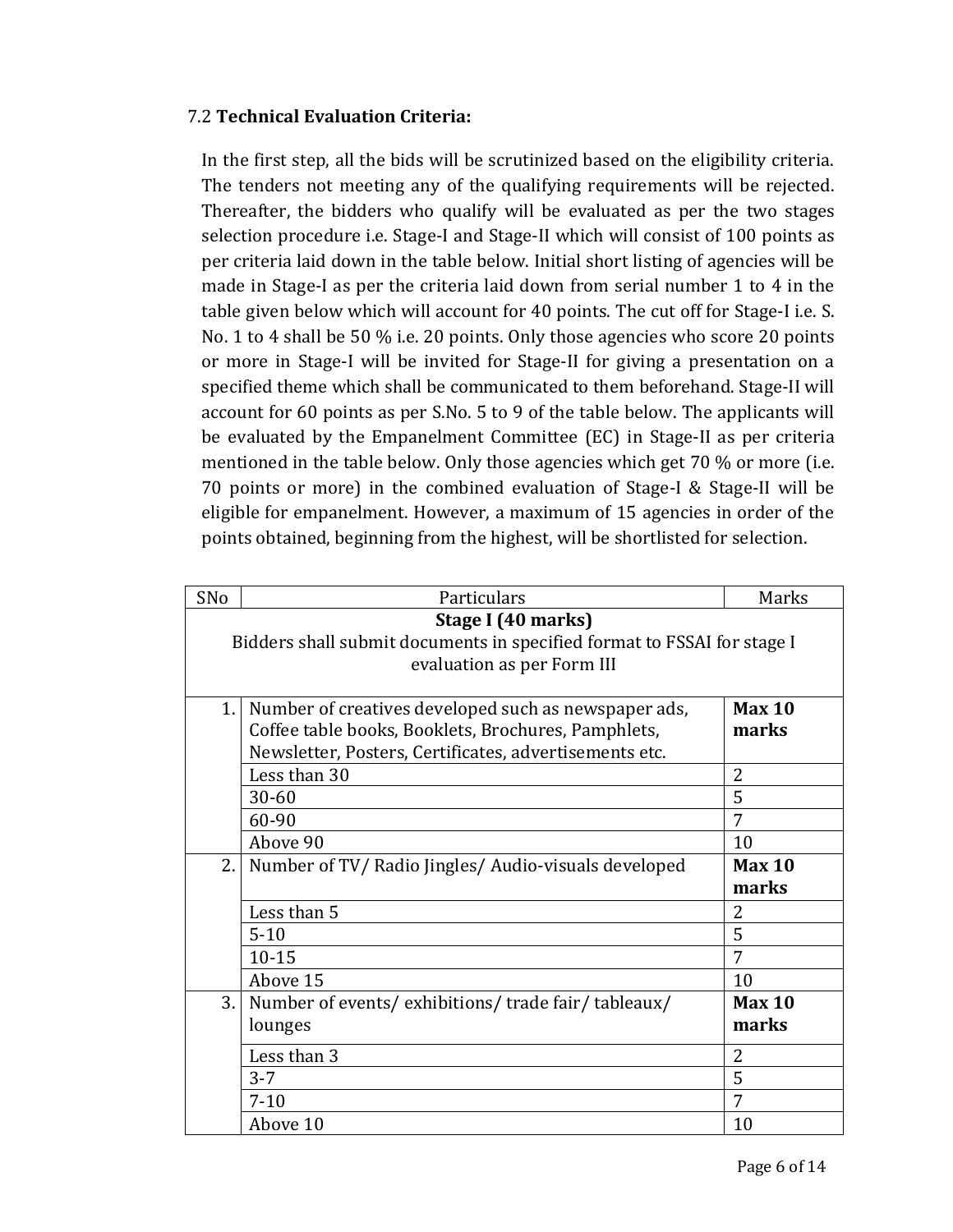| 4. Number of social media account handled | Max <sub>10</sub><br>marks |
|-------------------------------------------|----------------------------|
| Less than 2                               |                            |
| $2 - 5$                                   |                            |
| $5 - 7$                                   | −                          |
| Above 7                                   |                            |

**For Startup** (as defined in Ministry of Commerce and Industry , Department of Industrial Policy and Promotion notification dated 11th April, 2018)

| SNo                                                                         | Particulars                                                             | Marks          |  |
|-----------------------------------------------------------------------------|-------------------------------------------------------------------------|----------------|--|
| Stage I (40 marks)                                                          |                                                                         |                |  |
|                                                                             | Bidders shall submit documents in specified format to FSSAI for stage I |                |  |
|                                                                             | evaluation as per Form III                                              |                |  |
|                                                                             | Number of creatives developed such as newspaper ads,<br>1.1             |                |  |
|                                                                             | Coffee table books, Booklets, Brochures, Pamphlets,                     | marks          |  |
|                                                                             | Newsletter, Posters, Certificates, advertisements etc.                  |                |  |
|                                                                             | Less than 20                                                            | $\overline{2}$ |  |
|                                                                             | 20-40                                                                   | 5              |  |
|                                                                             | 40-70                                                                   | $\overline{7}$ |  |
|                                                                             | Above 70                                                                | 10             |  |
| 2.1                                                                         | Number of TV/ Radio Jingles/ Audio-visuals developed                    | <b>Max 10</b>  |  |
|                                                                             |                                                                         | marks          |  |
|                                                                             | Less than 4                                                             | $\overline{2}$ |  |
|                                                                             | $4 - 8$                                                                 | 5              |  |
|                                                                             | $8-12$                                                                  | 7              |  |
|                                                                             | Above 12                                                                | 10             |  |
| 3.1                                                                         | Number of events/exhibitions/trade fair/tableaux/                       | Max 10         |  |
|                                                                             | lounges                                                                 | marks          |  |
|                                                                             | Minimum 1                                                               | $\overline{2}$ |  |
|                                                                             | $2 - 5$                                                                 | $\overline{5}$ |  |
|                                                                             | $5 - 8$                                                                 | $\overline{7}$ |  |
|                                                                             | Above 8                                                                 | 10             |  |
| 4.1                                                                         | Number of social media account handled                                  | <b>Max 10</b>  |  |
|                                                                             |                                                                         | marks          |  |
|                                                                             | Minimum 1                                                               | $\overline{2}$ |  |
|                                                                             | $2 - 3$                                                                 | 5              |  |
|                                                                             | $4 - 5$                                                                 | 7              |  |
|                                                                             | Above 5                                                                 | 10             |  |
| Stage II (60 marks)                                                         |                                                                         |                |  |
| Comprehensive Evaluation of strategy & creative inputs on specified theme** |                                                                         |                |  |
| presented before Empanelment Committee (EC) by bidders qualified in Stage-I |                                                                         |                |  |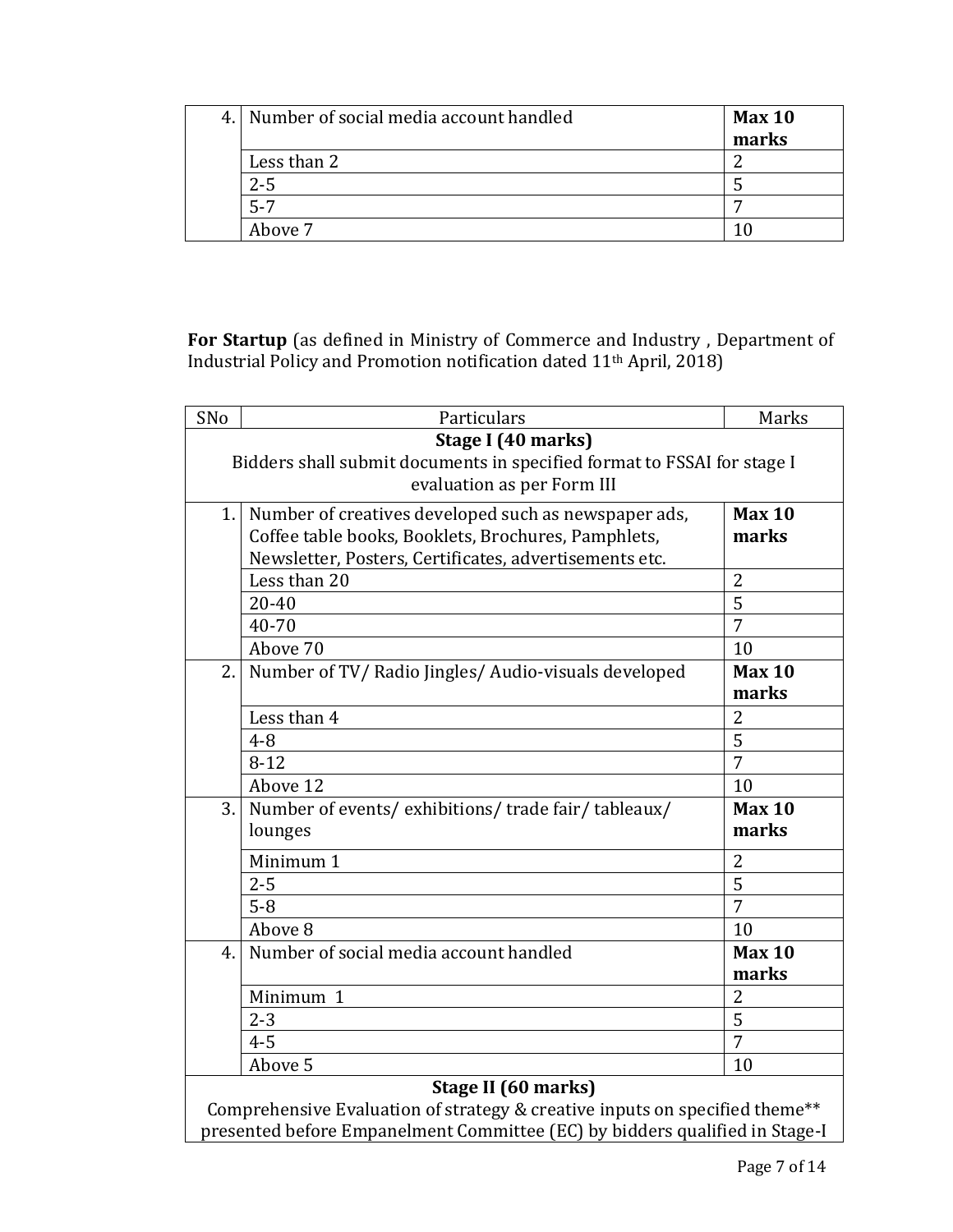| 5. Understanding and Communication strategy |  |
|---------------------------------------------|--|
| 6. Print creatives                          |  |
| 7. TVC/Radio jingle/Web Ad                  |  |
| 8. Social Media handling                    |  |
| 9. Stall/lounge exhibition                  |  |

\*\*Theme for presentation will be intimated to the shortlisted agencies via email, separately.

Please attach necessary documentary evidence (work orders/ creatives etc.) in respect of the technical parameters specified above.

#### **8. Empanelment of the Agencies**

- 8.1 FSSAI shall empanel only those agencies who will qualify as per the evaluation criteria.
- 8.2 EMD submitted at the time of submission of the bid will be returned after the preparation of Panel.
- 8.3 The successful bidders will have to enter into an agreement with FSSAI comprising of the clauses as per parameters mentioned in this RFP. Suitable and mandatory changes will also be added in the agreement for smooth execution of the contract.
- 8.4 The successful empanelled agencies shall be required to execute a 'Bank Guarantee' of equivalent amount of Rs. 50,000/- (Rupees Fifty Thousand Only) before taking up any work and valid for the entire duration of empanelment (including extendable period), in favour of the 'Senior Accounts Officer, Food Safety and Standards Authority of India', New Delhi.
- 8.5 Empanelment does not guarantee that any work will necessarily be provided to an agency so empanelled.

#### **9. Terms of Payment:**

The payment will be made at the rates agreed and not more than the DAVP rates on work to work basis after the completion as well as approval of the work by the Competent Authority and on the production of proper Invoice.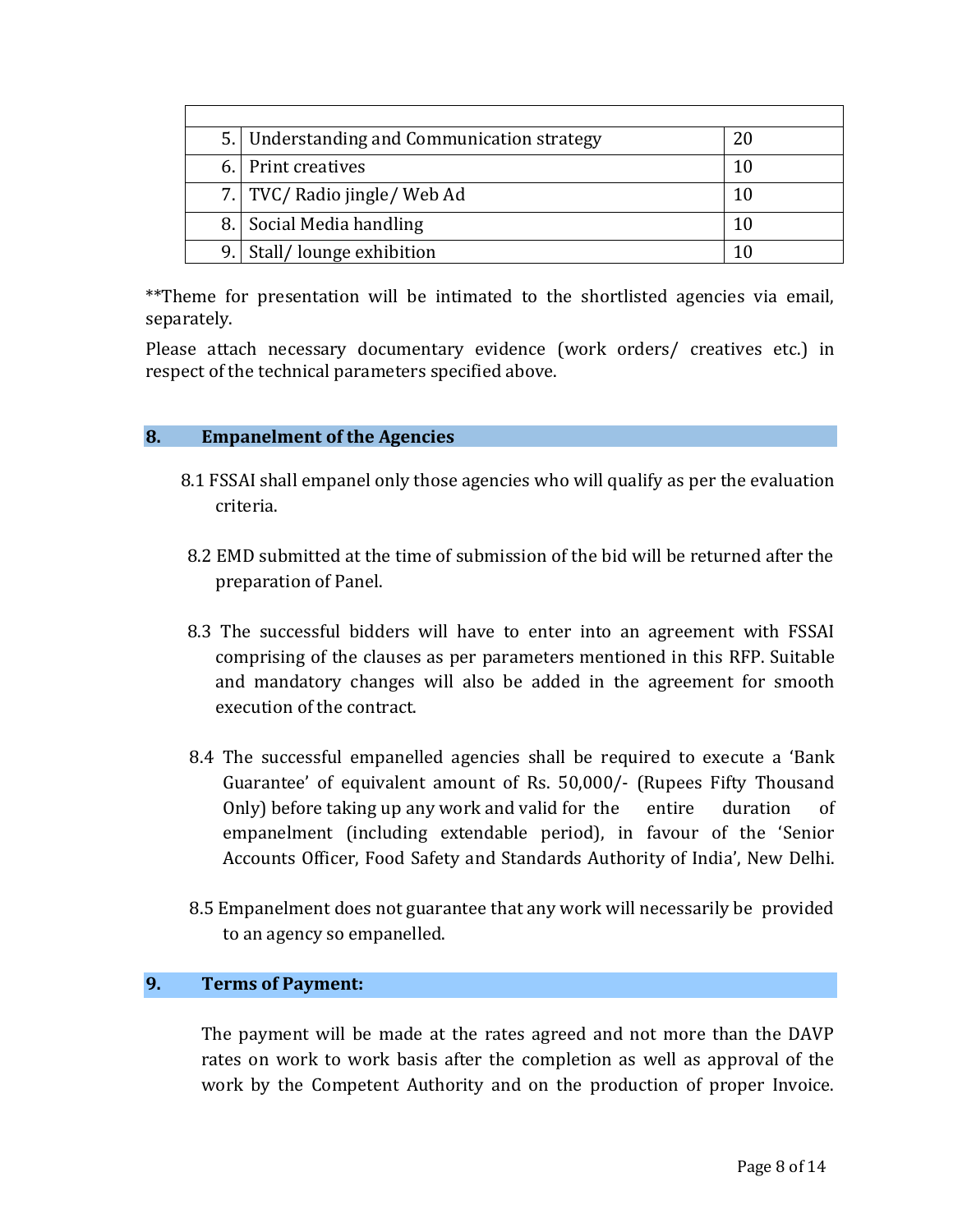Payments for other jobs, not in the DAVP rate contract, shall be similarly made after following the due process as mentioned in para 6 of this RFP.

## **10. RFP Cancellation and Removal of agency from the empanelled list:**

10.1 FSSAI reserves the right to withdraw this RFP at any stage without assigning any reason if FSSAI determines that such action is in the best interest of the FSSAI.

10.2 In case empanelled agency fails to undertake the assigned work within the time frame given by FSSAI or is unwilling to do the job at any time, then FSSAI reserves the right to award the contract to other empanelled creative agency as well as to terminate the empanelment.

## **11. Jurisdiction**

 This Agreement and all questions of its interpretation shall be construed in accordance with the laws of the land and the Courts at New Delhi shall have jurisdiction in relation to the RFP and matters incidental therewith

## **12. Designated Point of Contact**

FSSAI's official single point of contact for this RFP and the delivery point for responses and correspondence is:

> Deputy Manager (SBCD) Food Safety and Standards Authority of India 2nd Floor, MMU Building, Temple Lane, Opp. Mata Sundari College for Women, New Delhi – 110002 Telephone No.- 8390908814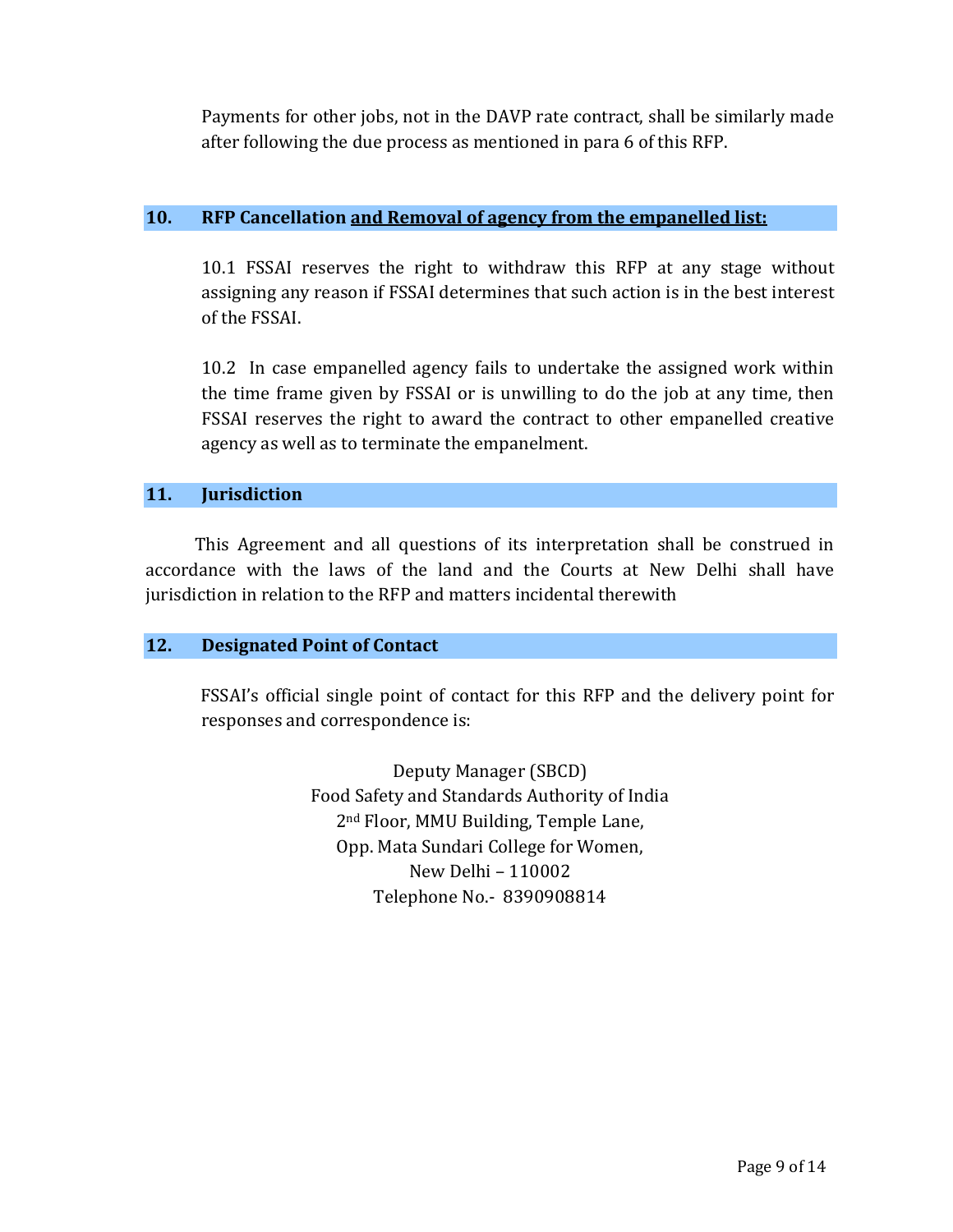# **13. Annexure – Response Format for the Technical Bid**

# **Form I – General Information of the Respondent**

| <b>I. General Information</b>        |                                |  |  |
|--------------------------------------|--------------------------------|--|--|
| <b>Particulars</b>                   | <b>Details to be Furnished</b> |  |  |
| <b>Details of the Respondent</b>     |                                |  |  |
| Name                                 |                                |  |  |
| Address                              |                                |  |  |
| Date of incorporation                |                                |  |  |
| of<br>Commencement                   |                                |  |  |
| business                             |                                |  |  |
| Date:                                |                                |  |  |
| ROC Ref:                             |                                |  |  |
| Status (Public Ltd., Pvt.            |                                |  |  |
| Ltd/Proprietorship, etc.)            |                                |  |  |
| Telephone                            | Fax                            |  |  |
| E-mail                               | Website                        |  |  |
| <b>Details of the Contact Person</b> |                                |  |  |
| Name                                 |                                |  |  |
| Designation                          |                                |  |  |
| Address                              |                                |  |  |
| Telephone                            | Email                          |  |  |

## **Form II – Financial Details of the Respondent**

| <b>II. Financial Details</b>                                            |  |  |  |
|-------------------------------------------------------------------------|--|--|--|
| Turnover for last three Financial Years (2018-19, 2019-20 & 2020-21) as |  |  |  |
| evidenced by audited financial statements                               |  |  |  |
| Turnover:                                                               |  |  |  |
| 2018-19                                                                 |  |  |  |
| 2019-20                                                                 |  |  |  |
| 2020-21                                                                 |  |  |  |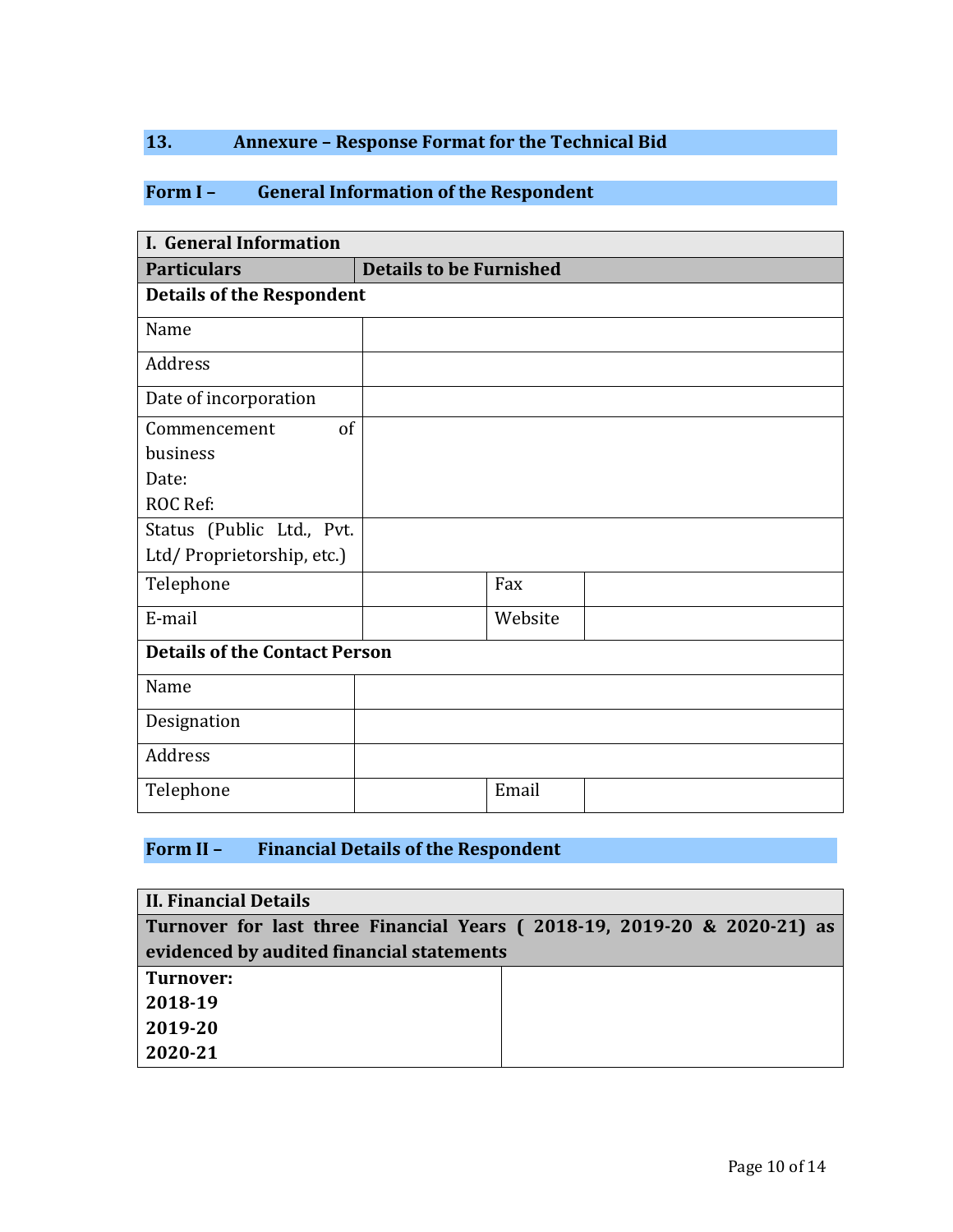| Form III. (to be filled separately for each different work order) |                                                                                                                                                                                                                             |                                |
|-------------------------------------------------------------------|-----------------------------------------------------------------------------------------------------------------------------------------------------------------------------------------------------------------------------|--------------------------------|
| <b>S. No.</b>                                                     | Item                                                                                                                                                                                                                        | <b>Details to be furnished</b> |
|                                                                   | <b>General Information</b>                                                                                                                                                                                                  |                                |
| 1.                                                                | Title of the Work with description                                                                                                                                                                                          |                                |
| 2.                                                                | Client for which the work was executed                                                                                                                                                                                      |                                |
| 3.                                                                | Name and contact details of the client                                                                                                                                                                                      |                                |
| 4.                                                                | Type of contract                                                                                                                                                                                                            |                                |
| 5.                                                                | Total cost of the work                                                                                                                                                                                                      |                                |
| 6.                                                                | Period of execution (Specify in terms of<br>date/year)                                                                                                                                                                      |                                |
| $\overline{Z}$                                                    | Number of creatives developed such as<br>newspaper ads, Coffee table books, Booklets,<br>Brochures, Pamphlets, Newsletter, Posters,<br>Certificates, advertisements etc. (Attach copy of<br>work order alongwith creatives) |                                |
| 8                                                                 | Number of TV/ Radio Jingles/ Audio-visuals<br>developed (Attach copy of work order<br>alongwith videos)                                                                                                                     |                                |
| $\overline{9}$                                                    | Number of events/exhibitions/trade fair/<br>tableaux/lounges (Attach copy of work order<br>alongwith creatives)                                                                                                             |                                |
| 10                                                                | Number of social media account handled (Attach<br>copy of work order alongwith creatives)                                                                                                                                   |                                |

**Declaration: -** I hereby certify that the information furnished above is true and correct to the best of my/our knowledge. I understand that in case, any deviation is found in the above statement at any stage; I/We will be blacklisted and will not have any dealing with the Department in future.

> Authorized Signatory Seal of Company

Date: Place: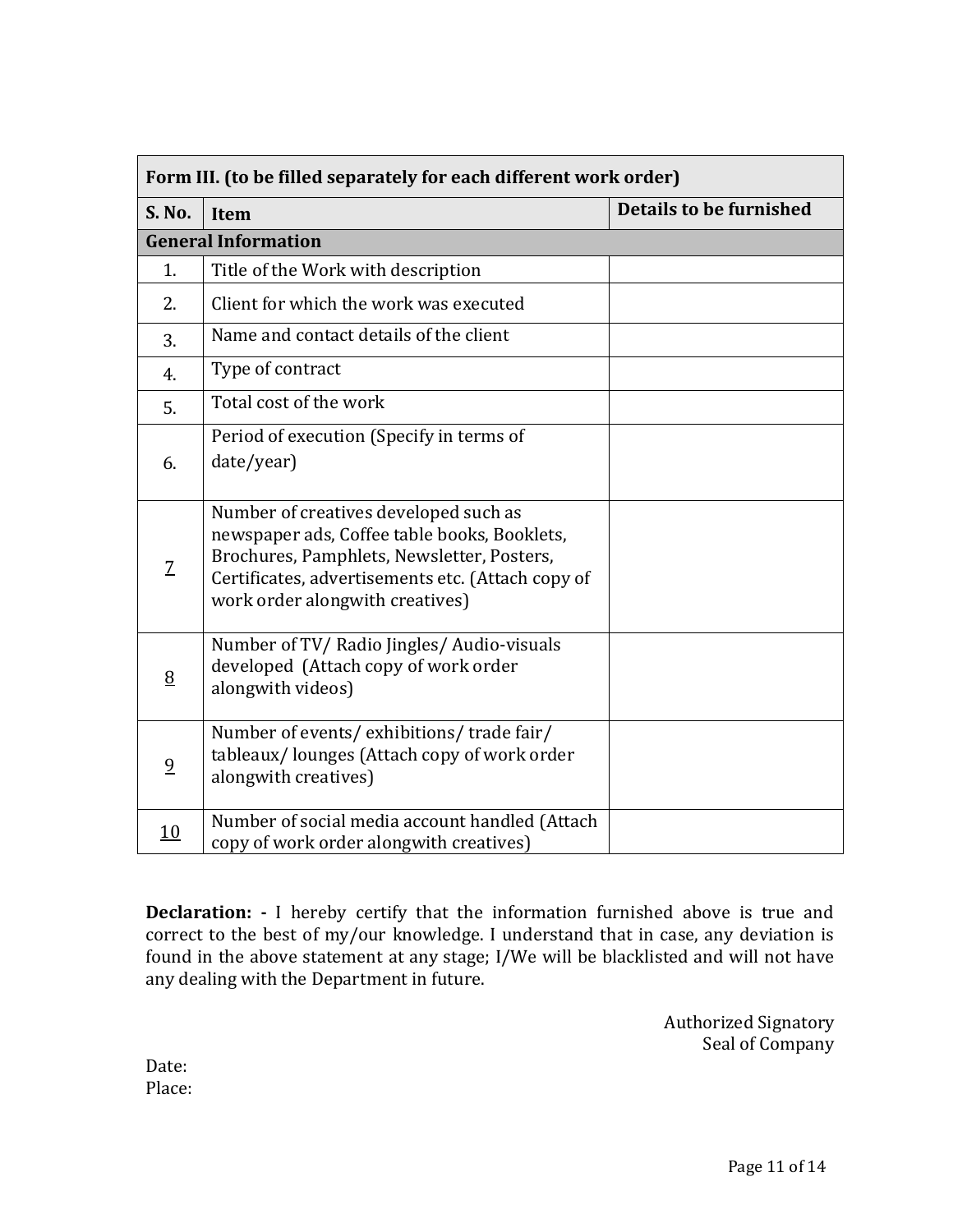#### **13. DISCLAIMER**

- 1. This notice is not to be construed as a commitment by the FSSAI to contract for services. Please be advised that the FSSAI will not pay for any information provided as a result of this notice and will not recognize or reimburse any cost associated with any RFP submission.
- 2. The Authority shall not be responsible for any late receipt for any reasons whatsoever. The applications received late will not be considered and returned unopened to the applicant.
- 3. The Authority reserves the right

a) To reject any / all applications without assigning any reasons thereof.

b) To relax or waive any of the conditions stipulated in this document as deemed necessary in the best interest of the Food Authority without assigning any reasons thereof.

c) To include any other item in the Scope of work at any time after consultation with prospective agencies or otherwise.

4. In case of delay in completion of the empanelment process for the next empanelment year, the term of empanelment year may be extended by the competent authority till the date on which next regular empanelment process is completed. The reasons for such extension shall be recorded in the file.

## **14. Amendment to RFP**

At any time prior to the last date for receipt of bids, the Food Safety & Standards Authority of India, may be for any reason whether at its own initiative or in response to a clarification requested by a prospective agency, modify the RFP Document by an amendment. In order to provide prospective Agencies reasonable time in which to take the amendment into account in preparing their bids, the Authority may, at its discretion, extend the last date for the receipt of Bids and/or make other changes in the requirements set out in the invitation to RFP.

#### **15. Liability**

i. Empanelment with FSSAI does not necessarily assure of award of any work to empanelled agencies. FSSAI will be liable to pay only for any specific work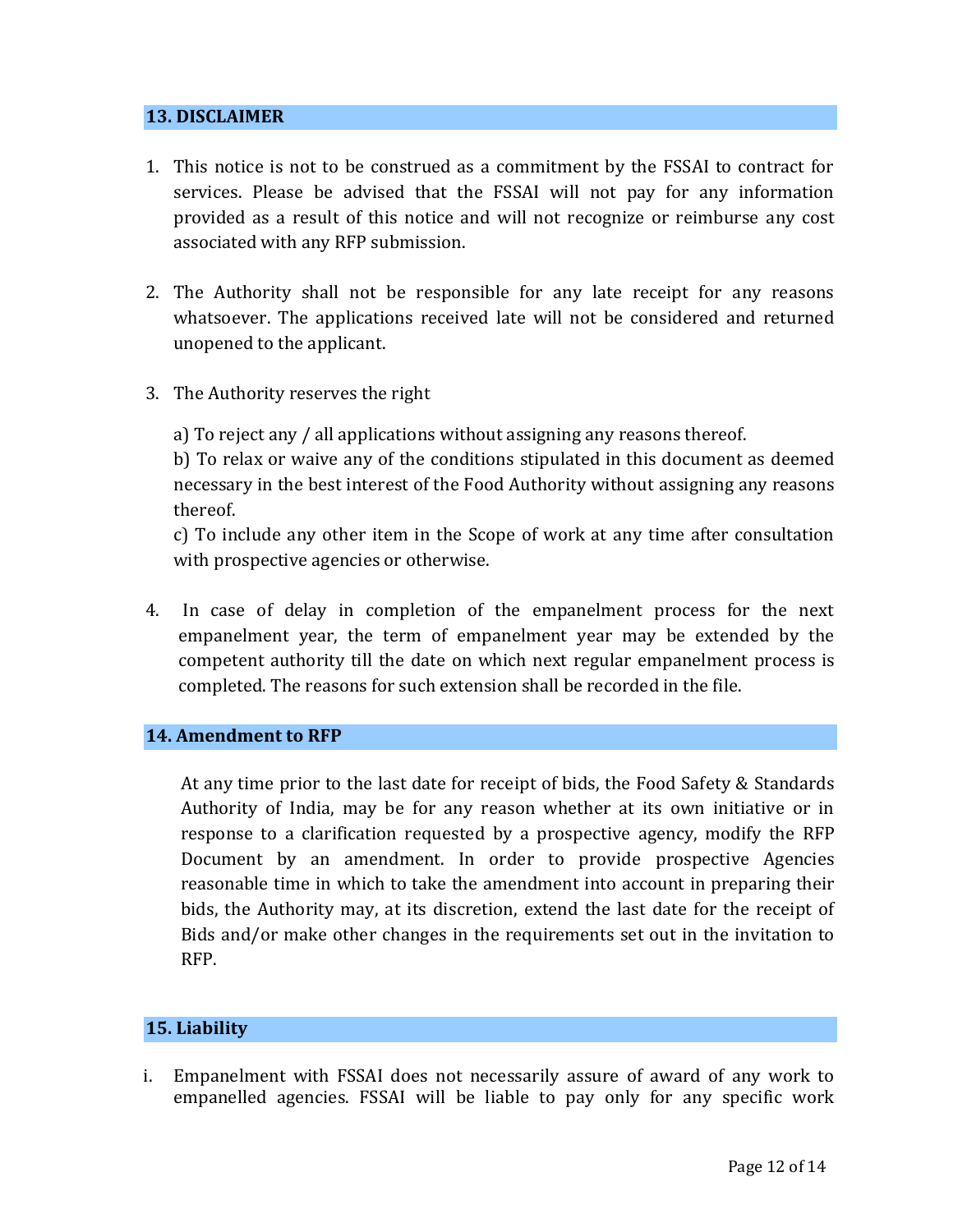assigned by the Authority to any of the empanelled agency on such terms & conditions, as decided by FSSAI

- ii. FSSAI may decide to award any of the work mentioned under 'Scope of Work' to any agency, selected through an 'Open Bid' or otherwise, as per GFR, if the Authority so decides.
- iii. FSSAI shall not be responsible in any way about the tenders that are delivered/ dropped elsewhere and/or after the last date and time for receipt of tenders.
- iv. FSSAI may, at its discretion, extend the date & time for submission of tenders in which case all rights and obligations of the FSSAI and tenderers shall be subject to the extended date & time.
- v. If the date fixed for receiving and opening of Tenders is declared as holiday by the FSSAI, the tenders will be received and opened on next working day, with no change in the timing unless notified.
- vi. FSSAI reserves the right to accept or reject any tender, and to annul the tendering process and reject all tenders, at any time prior to the award of the contract without assigning any reason(s), what so ever and without thereby incurring any liability towards the affected tenderers(s) on this ground.

\*\*\*\*\*